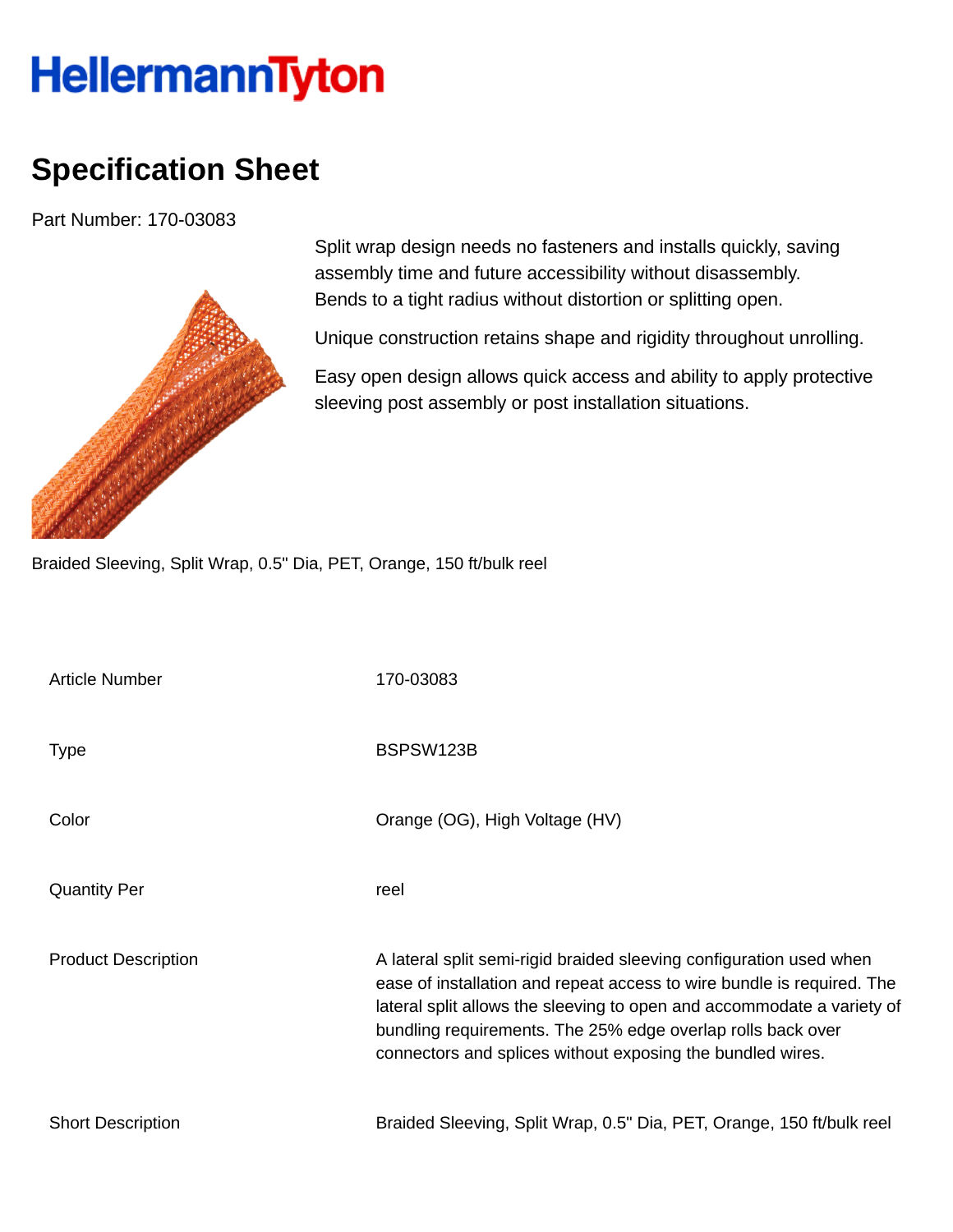| Length L (Imperial)                   | 150.0 |
|---------------------------------------|-------|
| Length L (Metric)                     | 45.7  |
| <b>Bundle Diameter Min (Imperial)</b> | 0.1   |
| <b>Bundle Diameter Min (Metric)</b>   | 2.54  |
| <b>Bundle Diameter Max (Imperial)</b> | 0.5   |
| <b>Bundle Diameter Max (Metric)</b>   | 12.7  |
| Diameter D (Imperial)                 | 0.50  |
| Diameter D (Metric)                   | 12.7  |
| Nominal Diameter (Imperial)           | 0.5   |
| Nominal Diameter (Metric)             | 12.7  |
| Wall Thickness WT (Imperial)          | 0.025 |
| Wall Thickness WT (Metric)            | 0.64  |